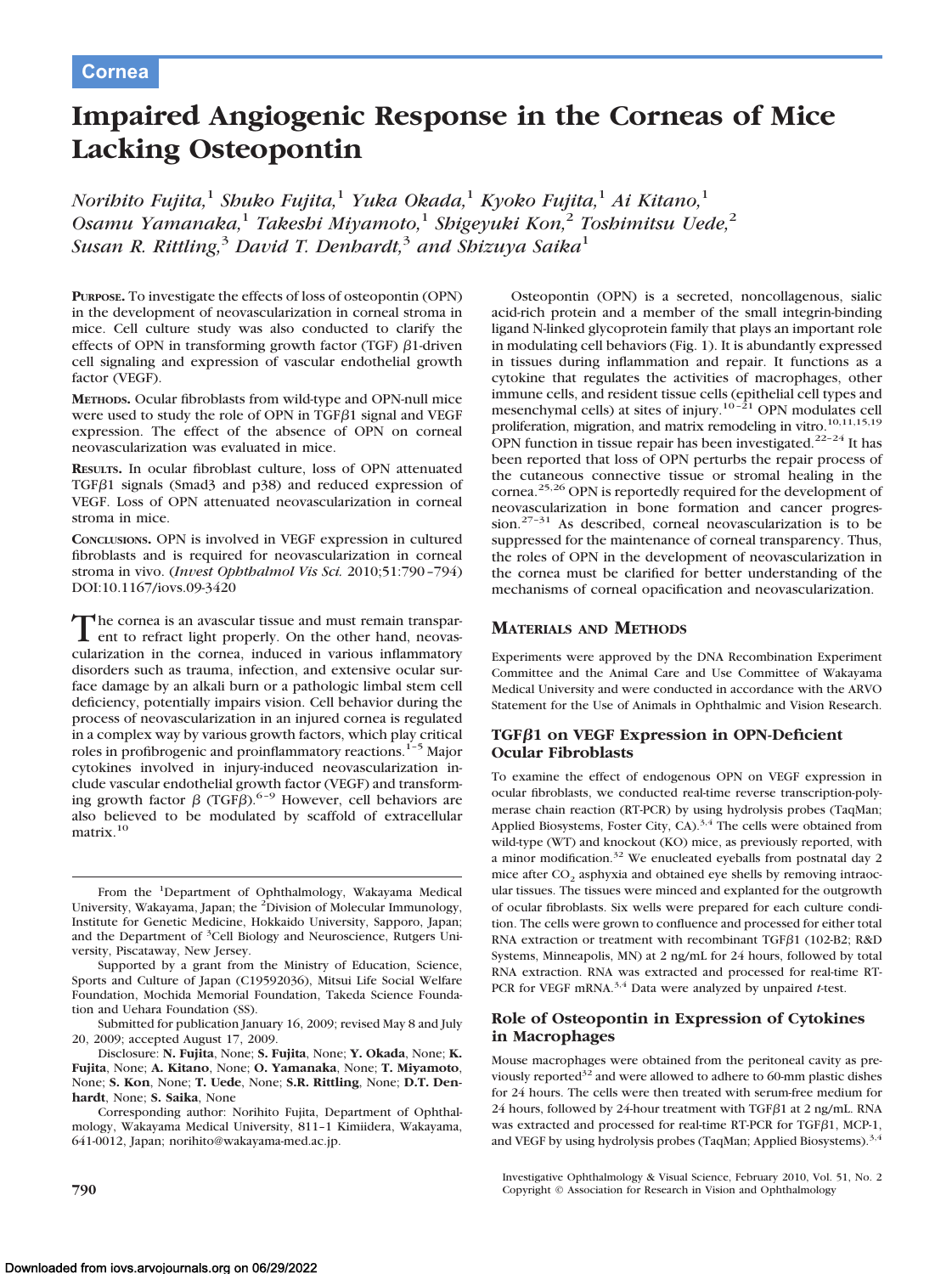

**FIGURE 1.** Molecular structure of OPN. OPN has a thrombin cleavage site. Peptide sequence of SVVYGLR binds to integrin  $\alpha$ 4 or  $\alpha$ 9.

### **Signal Transduction**

To examine the effect of OPN deficiency on cytokine signaling, confluent WT or KO ocular fibroblasts in 60-mm dishes were treated with exogenous TGF $\beta$ 1 (5 ng/mL) for 0.5, 1, and 3 hours and were lysed in cell lysis buffer as. Western blot analysis was performed as previously reported.<sup>6,7</sup> Antibodies used were rabbit polyclonal anti-p38 mitogenactivated protein kinase (MAPK) antibody (9212; 1:1000 dilution in PBS; Cell Signaling Technology, Beverly, MA) and rabbit anti-Smad3 antibody (Cabiosource 44 –246G; 1:1000 dilution in PBS; Zymed, San Francisco, CA). To confirm that the protein loaded was similar in each sample, the membrane was also reacted with an antibody against glyceraldehyde-3-phosphate dehydrogenase (Santa Cruz Biotechnology, Santa Cruz, CA).

### **Induction of Stromal Neovascularization by Cauterization of the Central Cornea in Mice**

We then conducted in vivo experiments by using a KO mouse of C57BL/6 background. Corneal neovascularization from the limbal vessels was induced by cauterization of the central cornea of an eye with the use of a disposable tool (Optemp; Alcon, Fort Worth, TX), as previously reported.<sup>8</sup> One eye of both WT and KO mice ( $n = 120$  for each genotype;  $n = 20$  on days 3, 5, 10, and 14;  $n = 40$  on day 7) were treated and killed on days 3, 5, 7, 10, and 14. Eyes were then enucleated and processed for cryosectioning. Corneas of each genotype were used for histology at each time point.

#### **Immunohistochemistry**

Immunohistochemistry was performed to detect stromal neovascularization and cytokines. New vessels were detected by immunodetection of CD31 antigen, and cytokines examined were TGF $\beta$ 1 and VEGF. Cryosections  $(7 \mu m)$  were fixed in cold acetone and processed for immunohistochemistry with rat monoclonal anti-CD31 antibody (PECAM 1:100; sc-18916; Santa Cruz Biotechnology), as previously reported.9,33 Statistical analysis was conducted with the use of Tukey-Kramer test, and  $P \le 0.05$  was taken as significant.

### **RESULTS**

## **Effects of Loss of OPN on Expression of Angiogenic Cytokines in Fibroblasts**

In a healing cornea, expression of the major angiogenic factor VEGF might be modulated by various cytokines. In the present study, cell culture experiments were conducted to examine whether endogenous OPN affects VEGF expression. The addition of recombinant TGF $\beta$ 1 at 2 ng/mL upregulated VEGF mRNA expression in cultured ocular fibroblasts approximately twofold. The upregulation of VEGF mRNA by TGF $\beta$ 1 was partially counteracted by lacking OPN in cells (Fig. 2).



**FIGURE 2.** Expression of VEGF mRNA in WT and OPN-null (KO) ocular fibroblasts as examined by real-time RT-PCR. Although there is no difference in the relative expression level of VEGF mRNA between WT and KO cells in the absence of exogenous TGF $\beta$ 1, VEGF mRNA expression is more marked in WT cells than in KO cells in the presence of TGF $\beta$ 1 (*n* = 5 in each culture condition). \*\**P* < 0.01.

## **Role of Osteopontin in Macrophage Expression of Cytokines**

Loss of OPN did not affect the expression levels of TGF $\beta$ 1, MCP-1, or VEGF in cultured macrophages both in the presence and absence of exogenous TGF $\beta$ 1 (data not shown).

#### **Signal Transduction**

To examine the effect of OPN on fibrogenic cytoplasmic signaling, Western blot analysis was performed (Fig. 3). We first tested the level of activation of Smad3 in WT and KO fibroblasts in response to the addition of  $TGF\beta1$ . Phosphorylation of Smad<sub>3</sub> peaked at 0.5 hour after the addition of TGF $\beta$ 1 and was reduced in KO cells compared with WT cells at each time point;  $p38MAPK$  is also known to be activated by TGF $\beta$ . Phosphorylation of p38MAPK peaked at 1 hour. The level of expression of phospho-p38MAPK was also reduced by the loss of OPN in fibroblasts (Fig. 3).

## **Neovascularization in Corneal Stroma**

In WT mouse corneas, short CD31-labeled neovascularization (around 0.2 mm in length from the limbus) was detected at day 3 (Fig. 4). The length of neovascularization in the corneal stroma was observed as early as day 3, exhibited its peak at day 7, and began to decline at day 10. The length of neovascular-



FIGURE  $3.$  Signal transduction activated by exogenous TGF $\beta$ 1 in WT and OPN-null (KO) ocular fibroblasts as examined by Western blot analysis. Both Smad3 and p38 were phosphorylated in response to exogenous TGF $\beta$ 1. Loss of OPN reduces the peak phosphorylation level of Smad3 or p38 compared with that in WT cells.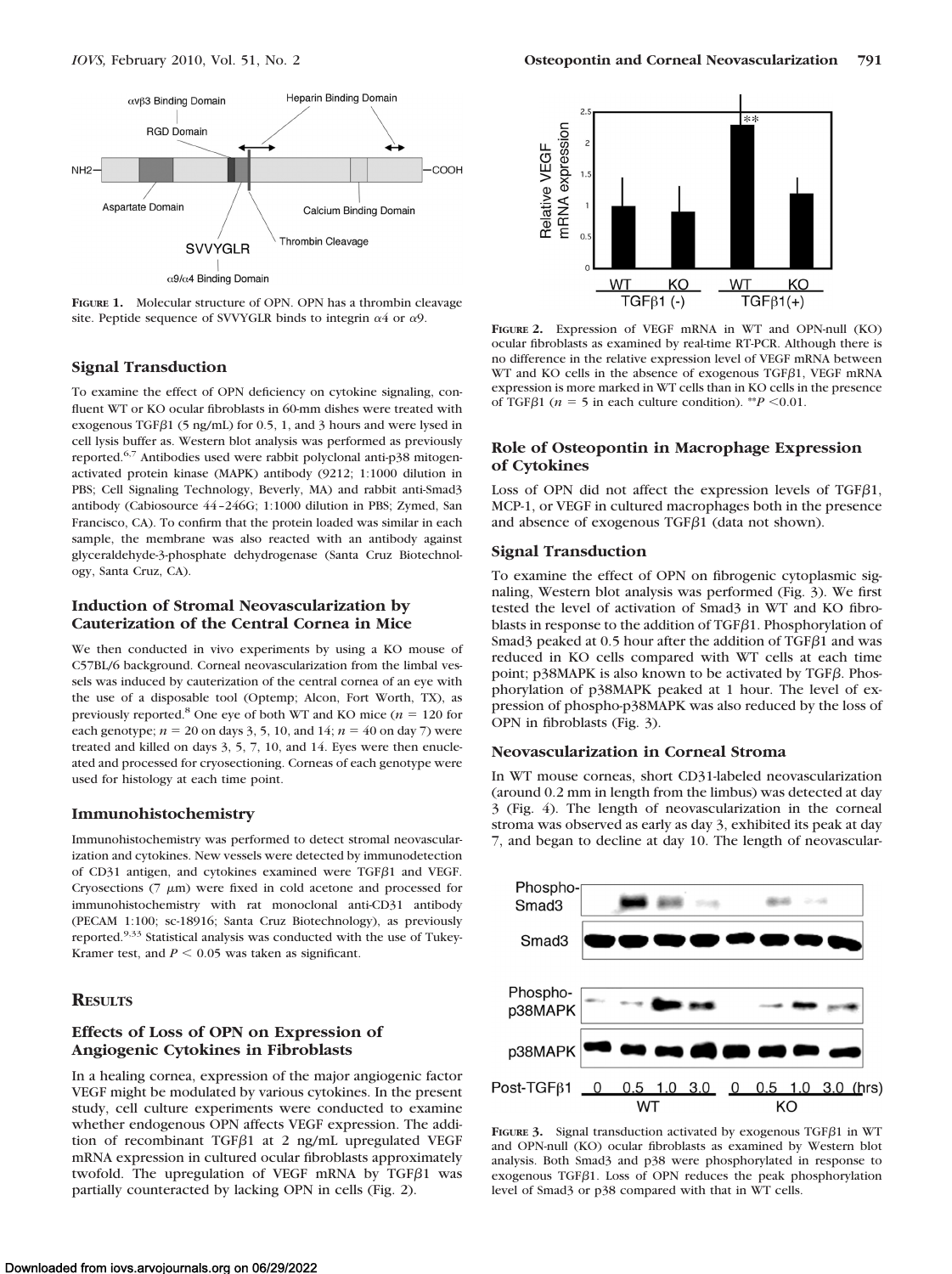

**FIGURE 4.** CD31-immunostaining in corneas of WT and OPN-null (KO) mice. Cauterization-induced stromal neovascularization from the limbal area is positively stained. (**A**–**E**; **F**–**J**) Low-magnification pictures of corneas of WT or KO mice at each time point. (**a**–**j**) Higher magnification pictures of the *boxed areas* in **A**–**J**. (**A**, **a**; **F**, **f**) Day 3. (**B**, **b**; **G**, **g**) Day 5. (**C**, **c**; **H**, **h**) Day 7. (**D**, **d**; **I**, **i**) Day 10. (**E**, **e**; **J**, **j)** Day 14. *Black arrows*: point of corneolimbal border. *White arrows*: leading tip of the neovascularization. Scale bar,  $100 \mu m$ .

ization was shorter in KO mice than in WT mice at day 7 but not at the other four time points (Fig. 5).

## **DISCUSSION**

The present experiments showed that loss of OPN attenuates injury-induced neovascularization in corneal stroma. Loss of OPN in ocular fibroblasts indeed suppresses the expression of angiogenic cytokines but not of cultured macrophages.

Similar angiogenic effects of OPN were reported in cultured cells and tissues. Synthetic OPN-derived peptide SVVYGLR enhances the formation of a vessel-like structure by cultured vascular endothelial cells and can induce neovascularization in artificial bone marrow scaffold biomaterials.<sup>34</sup> Our preliminary unpublished data also show that the SVVYGLR peptide stimulated tube-like tissue formation by human umbilical vein endothelial cells (HUVECs) cultured on a fibroblast monolayer and that the phenomenon was abrogated by adding anti-OPN antibody (Fujita N et al., unpublished data, 2009). As occurs in vitro, lack of OPN impairs the myocardial angiogenic response, leading to adverse remodeling postmyocardial infarction in animals. Moreover, OPN plays an essential role in two key aspects of tumor progression by reportedly triggering VEGFdependent tumor progression and tumor angiogenesis.

The exact mechanisms of OPN regulation of expression of angiogenic cytokines and behaviors of vascular endothelial cells are to be investigated. However, here we showed that the loss of OPN attenuates TGF $\beta$ -related signals (Smad3 and p38) and reduces the expression of TGF $\beta$ 1 and VEGF in cultured ocular fibroblasts, though the detailed signaling system in-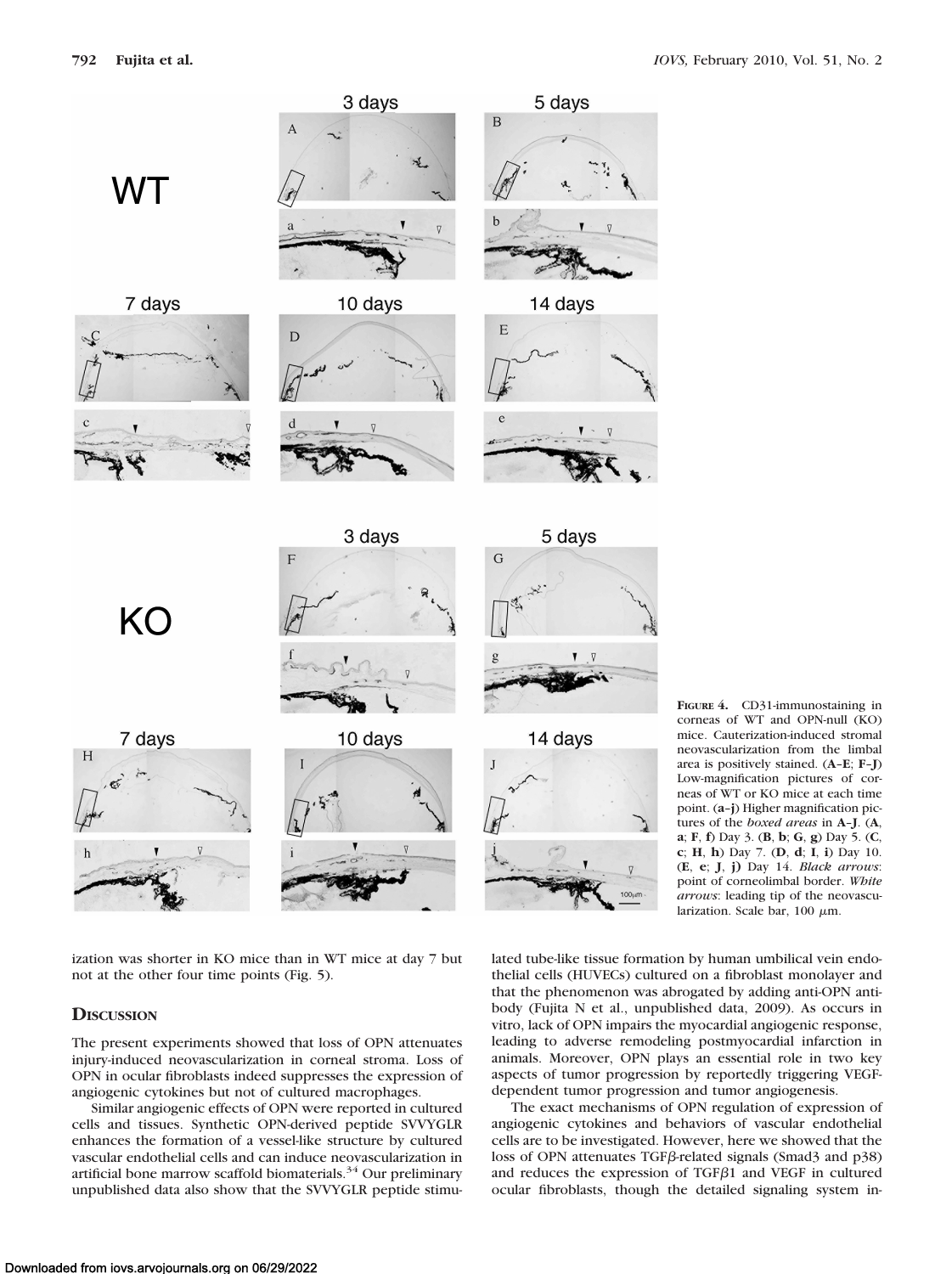

**FIGURE 5.** Length of the stromal neovascularization as indicated by the distance between the limbus (*black arrows* in Fig. 4) and the leading tip of the neovascularization (*white arrows* in Fig. 4) at each time point (day 3,  $n = 20$ ; day 5,  $n = 20$ ; day 7,  $n = 40$ ; day 10,  $n =$ 20; day 14,  $n = 20$ ). The length of stromal neovascularization was significantly shorter in OPN-null (KO) mice than in WT mice at day 7.  $*$ <sup>\*</sup>*P*  $\leq$  0.01.

volved in the phenomenon is still to be determined. Attenuated  $TGF\beta$ -signaling might cause a reduction of angiogenic cytokine expression. Stimulation of VEGF expression by OPN was also reported in other cell types. Such reduction of expression of TGF $\beta$ 1 and VEGF was not observed in KO peritoneal macrophages in the present experiments, though we previously showed that OPN is expressed in both myofibroblasts and macrophages in an alkali-burned mouse cornea.26 However, OPN reportedly modulates the activities of various neovascularization-related cytokines in monocytes/macrophages. It was reported that OPN upregulates tumor necrosis factor, IL-1b, IL-6, and IL-8 in association with p38 phosphorylation in human monocytes.<sup>35</sup> The report further shows that supernatants of OPN-treated monocytes were highly angiogenic and that the angiogenic response by monocytes was completely abrogated by a neutralizing anti-IL-1 antibody.<sup>35</sup> Our preliminary in vitro coculture experiments showed that blocking OPN or adding OPN peptide stimulates the angiogenic behavior of HUVECs cultured on a fibroblast feeder layer, indicating that macrophages are not essential to an angiogenic effect of OPN. However, this does not exclude the possibility of the contribution of induction of IL-1b by OPN in macrophages to in vivo neovascularization formation in the cornea. It was also reported that OPN and FGF2 cooperate to recruit macrophages in the process of neovascularization.36 These mechanisms may also be involved in the process of development of corneal neovascularization. In the present animal model of neovascularization, vessels became shortened after 7 days following injury. The angiogenic activity caused by cauterization in the central cornea is considered to depend on local inflammation. Although this mechanism of this phenomenon is to be clarified, any explanation must include that neovascularization may regress in association with the healing of a cauterization injury to the cornea.

Inflammation, neovascularization, and subsequent tissue fibrosis are the key phenomena in tissues after inflammatory diseases or healing processes following injury.37,38 OPN reportedly modulates the behaviors of immune cells in inflammatory disorders (arthritis, inflammatory bowel disease). Loss of OPN attenuates tissue fibrosis in an incision injury in the corneal stroma and skin or a fibrotic reaction in an injured lens epithelium via epithelial-mesenchymal transition.<sup>39-41</sup> Both fibrogenic reaction and neovascularization are the main aspects of

the unfavorable fibrovascular disorders of the autoimmunebased ocular surface (Stevens-Johnson syndrome, ocular pemphigoid).<sup>42</sup> To modify the role of endogenous OPN might be a strategy to prevent/treat such immuno-based ocular surface diseases.

In conclusion, endogenous OPN modulates the expression of angiogenic cytokines involved in the development of corneal neovascularization. Better understanding of the complex set of mechanisms in the modulation of neovascularization is required to establish strategies to overcome unfavorable neovascularization in cornea.

#### *References*

- 1. Brodovsky SC, McCarty CA, Snibson G, et al. Management of alkali burns: an 11-year retrospective review. *Ophthalmology.* 2000;107: 1829 –1835.
- 2. Meller D, Pires RT, Mack RJ, et al. Amniotic membrane transplantation for acute chemical or thermal burns. *Ophthalmology.* 2000; 107:980 –989.
- 3. Saika S, Ikeda K, Yamanaka O, et al. Expression of Smad7 in mouse eyes accelerates healing of corneal tissue after exposure to alkali. *Am J Pathol.* 2005;166:1405–1418.
- 4. Saika S, Miyamoto T, Yamanaka O, et al. Therapeutic effect of topical administration of SN50, an inhibitor of nuclear factor- $\kappa$ B, in treatment of corneal alkali burns in mice. *Am J Pathol.* 2005;166: 1393–1403.
- 5. Saika S, Yamanaka O, Sumioka T, et al. Fibrotic disorders in the eye: targets of gene therapy. *Prog Retin Eye Res.* 2008;27:177–196.
- 6. Azar DT. Corneal angiogenic privilege: angiogenic and antiangiogenic factors in corneal avascularity, vasculogenesis, and wound healing (an American Ophthalmological Society thesis). *Trans Am Ophthalmol Soc*. 2006;104:264 –302.
- 7. Papathanassiou M, Theodossiadis PG, Liarakos VS, Rouvas A, Giamarellos-Bourboulis EJ, Vergados IA. Inhibition of corneal neovascularization by subconjunctival bevacizumab in an animal model. *Am J Ophthalmol.* 2008;145:424 – 431.
- 8. Saika S. TGF<sub>B</sub> pathobiology in the eye. *Lab Invest.* 2006;86:106 -115.
- 9. Fujita S, Saika S, Kao WW, et al. Endogenous  $TNF\alpha$  suppression of neovascularization in corneal stroma in mice. *Invest Ophthalmol Vis Sci.* 2007;48:3051–3055.
- 10. Francis ME, Uriel S, Brey EM. Endothelial cell-matrix interactions in neovascularization. *Tissue Eng Part B Rev.* 2008;14:19 –32.
- 11. Ashkar S, Weber GF, Panoutsakopoulou V, et al. Eta-1 (osteopontin): an early component of type I (cell-mediated) immunity. *Science.* 2000;287:860 – 864.
- 12. Bendeck MP, Irvin C, Reidy M, et al. Smooth muscle cell matrix metalloproteinase production is stimulated via alpha(v)beta(3) integrin. *Arterioscler Thromb Vasc Biol.* 2000;20:1467–1472.
- 13. Chabas D, Baranzini SE, Mitchell D, et al. The influence of the proinflammatory cytokine, osteopontin, on autoimmune demyelinating disease. *Science.* 2001;294:1731–1735.
- 14. Denhardt DT, Noda M, O'Regan AW, Pavlin D, Berman JS. Osteopontin as a means to cope with environmental insults: regulation of inflammation, tissue remodeling, and cell survival. *J Clin Invest.* 2001;107:1055–1061.
- 15. Gadeau AP, Campan M, Millet D, Candresse T, Desgranges C. Osteopontin overexpression is associated with arterial smooth muscle cell proliferation in vitro. *Arterioscler Thromb.* 1993;13: 120 –125.
- 16. Gravallese EM. Osteopontin: a bridge between bone and the immune system (published correction appears in *J Clin Invest.* 2003; 112:627). *J Clin Invest.* 2003;112:147–149.
- 17. O'Regan AW, Chupp GL, Lowry JA, et al. Osteopontin is associated with T cells in sarcoid granulomas and has T cell adhesive and cytokine-like properties in vitro. *J Immunol.* 1999;162:1024 – 1031.
- 18. O'Regan AW, Nau GJ, Chupp GL, Berman JS. Osteopontin (Eta-1) in cell-mediated immunity: teaching an old dog new tricks. *Immunol Today.* 2000;21:475– 478.